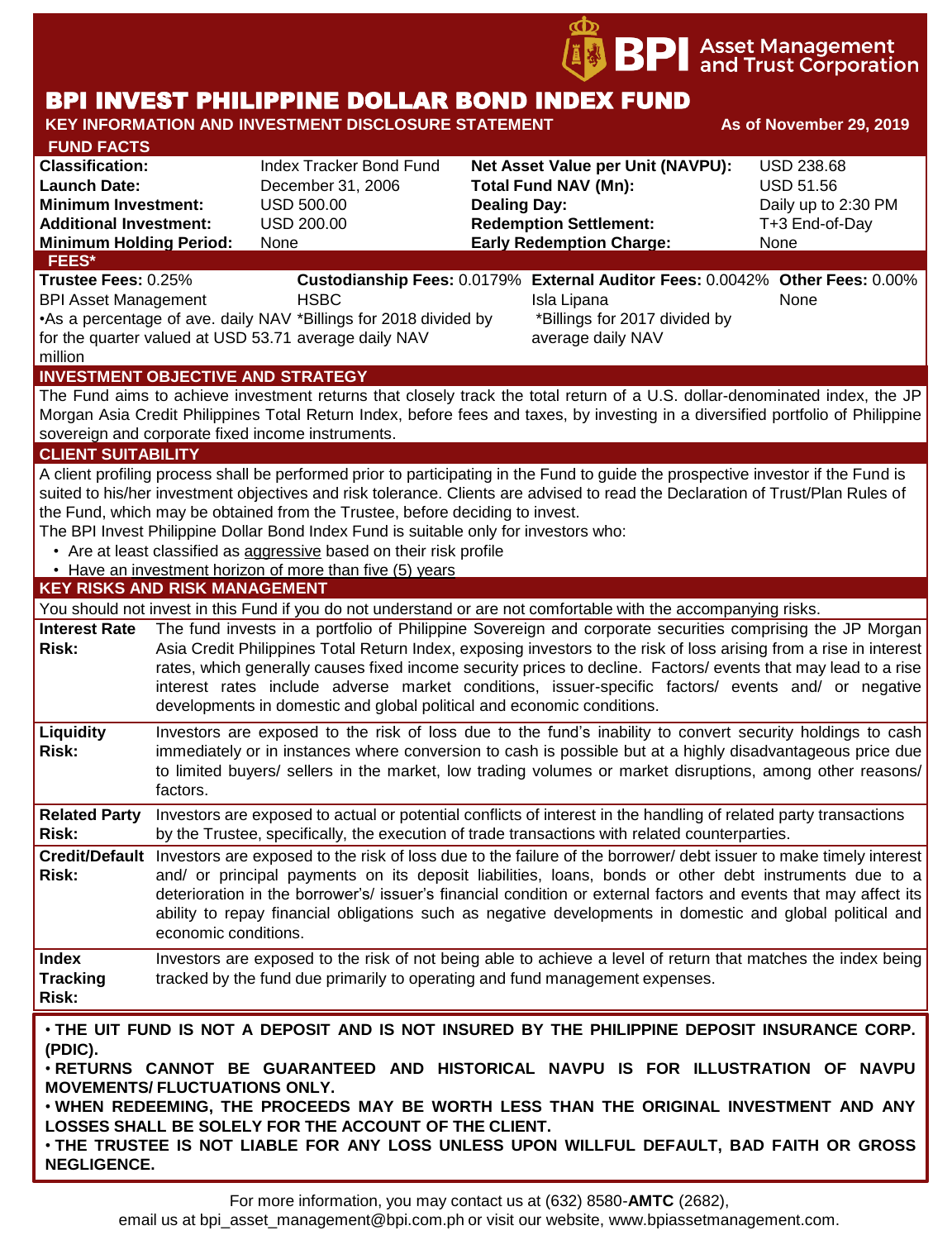## **FUND PERFORMANCE AND STATISTICS AS OF NOVEMBER 29, 2019**

**1 mo 3 mo 6 mo 1YR 3YRS S.I.<sup>2</sup>**

**1YR 2YRS 3YRS 4YRS 5YRS S.I.**

**YTD 2018 2017 2016 2015 2014**

**Fund 0.12 -0.88 5.21 14.61 17.81 138.68 Benchmark** 0.16 -0.78 5.63 15.45 19.22 151.60

\*Benchmark is the JP Morgan Asia Credit Philippines Total Return

Nov-14 Nov-15 Nov-16 Nov-17 Nov-18 Nov-19

**Fund 14.61 5.90 5.62 5.11 4.86 6.96 Benchmark** 15.45 6.31 6.04 5.58 5.41 7.40

**Fund 12.87 -0.73 5.85 2.96 3.41 10.75 Benchmark** 13.54 -0.61 6.36 3.53 3.97 11.47

(Purely for reference purposes and is not a guarantee of future results)



| <b>NAVPU</b> over the past 12 months   |        |  |  |  |  |  |
|----------------------------------------|--------|--|--|--|--|--|
| Highest                                | 241.68 |  |  |  |  |  |
| Lowest                                 | 208.26 |  |  |  |  |  |
| <b>STATISTICS</b>                      |        |  |  |  |  |  |
| <b>Weighted Ave Duration (Yrs)</b>     | 7.185  |  |  |  |  |  |
| Volatility, Past 1 Year (%) 3          | 2.98   |  |  |  |  |  |
| Port. Weighted Yield to Maturity (%)   | 2.911  |  |  |  |  |  |
| <b>Current Number of Holdings</b>      | 48     |  |  |  |  |  |
| Tracking Error (3-Yr) <sup>4</sup> (%) | በ 44   |  |  |  |  |  |

<sup>1</sup>Returns are net of fees.

<sup>2</sup>Since Inception

<sup>3</sup>Measures the degree to which the Fund fluctuates vis-à-vis its average return over a period of time.

<sup>4</sup>Measure of deviation between the Fund's return and benchmark returns. A lower number means the Fund's return is closely aligned with the benchmark. 5 Includes accrued income, investment securities purchased, accrued expenses, etc.

\*Declaration of Trust is available upon request through branch of account.

| <b>PORTFOLIO COMPOSITION</b>                        |           | <b>TOP TEN HOLDINGS</b>   |                 |           |
|-----------------------------------------------------|-----------|---------------------------|-----------------|-----------|
| <b>Allocation</b>                                   | % of Fund | <b>Name</b>               | <b>Maturity</b> | % of Fund |
| Government                                          | 66.31     | <b>RoP Bonds</b>          | 3/16/2025       | 9.71      |
| Corporates                                          | 31.50     |                           |                 |           |
| Cash                                                | 0.17      | <b>RoP</b> Bonds          | 10/23/2034      | 7.48      |
| Time deposits and money market                      | 0.97      | <b>RoP Bonds</b>          | 3/1/2041        | 7.00      |
| Other receivables - net of liabilities <sup>5</sup> | 1.05      | <b>RoP Bonds</b>          | 2/2/2030        | 6.14      |
| <b>Maturity Profile</b>                             |           | <b>RoP Bonds</b>          | 1/15/2032       | 5.72      |
| Cash and Less than 1 Year                           | 2.19      | <b>RoP</b> Bonds          | 1/14/2031       | 5.18      |
| Between 1 and 3 Years                               | 11.42     | <b>RoP Bonds</b>          | 2/2/2042        | 5.17      |
| Between 3 and 5 Years                               | 24.85     | <b>UG Summit Holdings</b> | 1/23/2023       | 4.66      |
| Between 5 and 7 Years                               | 12.18     |                           |                 |           |
| Between 7 and 10 Years                              | 8.18      | <b>RoP</b> Bonds          | 2/1/2028        | 4.54      |
| More than 10 Years                                  | 41.18     | <b>RoP Bonds</b>          | 1/14/2029       | 3.64      |

### **RELATED PARTY TRANSACTIONS\***

**CUMULATIVE PERFORMANCE (%) <sup>1</sup>**

Index

**ANNUALIZED PERFORMANCE (%) <sup>1</sup>**

**CALENDAR YEAR PERFORMANCE (%) <sup>1</sup>**

The Fund has investments and trade transactions with BPI Asset Management and Trust Corporation (BPI AMTC):

Ayala Corporation - USD 0.71 million Bank of the Philippine Islands – USD 0.05 million AC Energy – USD 0.32 million

Investments in the said outlets were approved by the BPI AMTC's Board of Directors. Likewise, all related party transactions are conducted on an arm's length and best execution basis and within established limits.

\* Related party in accordance with BPI AMTC's internal policy.